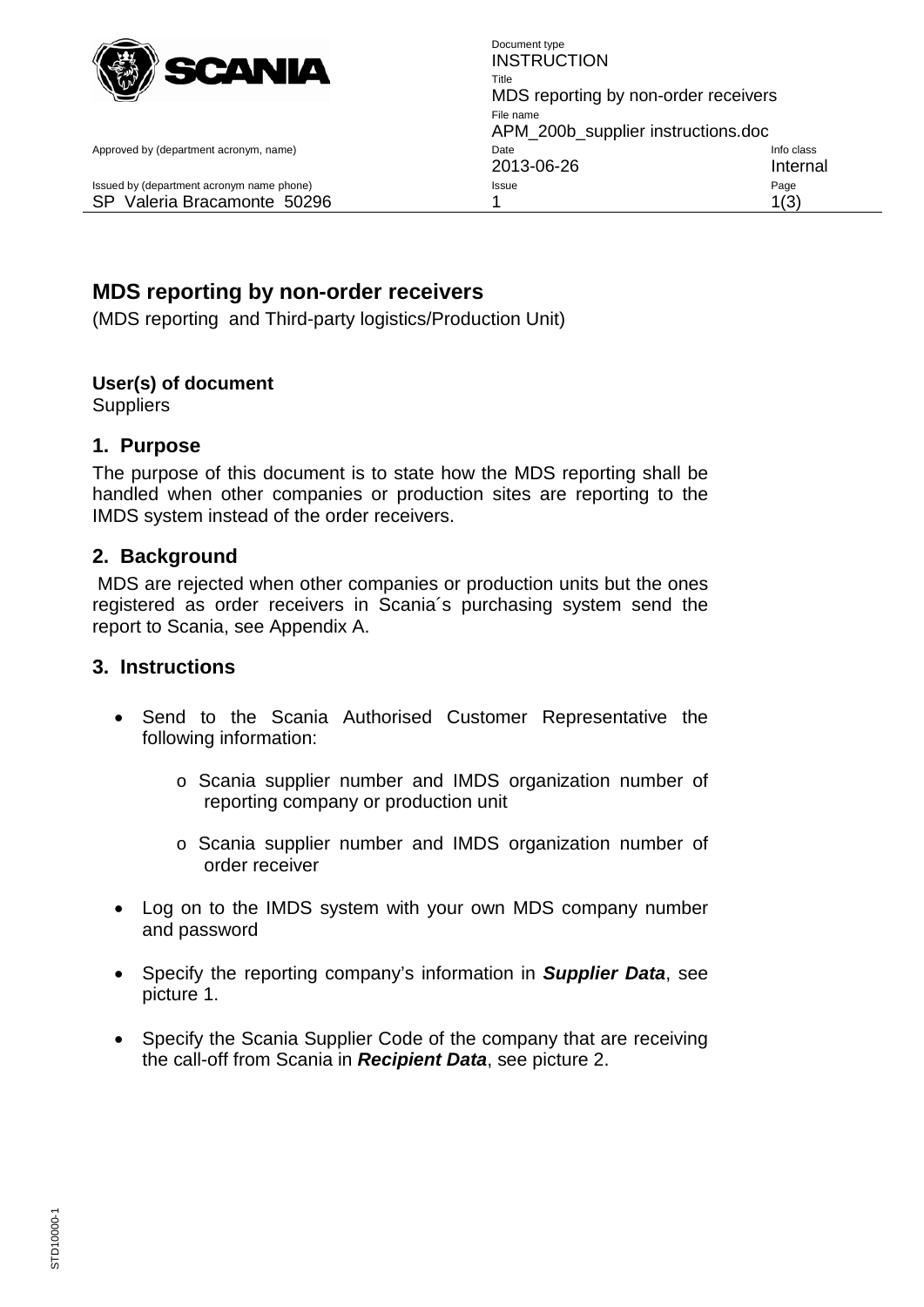

Document type **INSTRUCTION** Title MDS reporting by non-order receivers File name APM\_200b\_supplier instructions.doc Approved by (department acronym, name) and Date Info class control by Cass and Date Info class 2013-06-26 Internal<br>Issue Page Page SP Valeria Bracamonte 50296 1 2(3)

Issued by (department acronym name phone) Issue

## **Supplier Data**

| Data                   | Description                                             |
|------------------------|---------------------------------------------------------|
| Company:               | <b>Reporting company's</b><br>data shall be filled here |
| <b>DUNS Number:</b>    |                                                         |
| <b>Contact Person:</b> |                                                         |
| e-mail:                |                                                         |
| ctive:                 | Yes / No                                                |

**Picture 1. Information in Supplier Data information** 

#### **Recipient Data**

| Data             | Description                |
|------------------|----------------------------|
| Recipient:       |                            |
|                  |                            |
|                  |                            |
| Company- / Org.- |                            |
| ID:              |                            |
| Item- /Mat.-No.: | Part number                |
| Description:     | Part name                  |
| Drawing No.:     | Part drawing or other part |
|                  | describing document ID     |
|                  |                            |
|                  |                            |
| Drawing dated:   | MM/DD/YYYY                 |
|                  |                            |
|                  |                            |
| Drawing Change   |                            |
| Level:           |                            |
|                  |                            |
|                  |                            |

| Data                           | Description                                                                            |
|--------------------------------|----------------------------------------------------------------------------------------|
| Report No.:                    |                                                                                        |
| Date of Report:                | (MM/DD/YYYY)                                                                           |
| <b>Purchase Order</b><br>No.:  |                                                                                        |
| <b>Bill of Delivery</b><br>No. |                                                                                        |
| Supplier Code:                 | <b>Supplier code of the</b><br>company receiving the<br>call-off shall be filled here. |
| Forwarding<br>allowed:         | Yes / No                                                                               |

**Picture 2. Information in Supplier Data information**